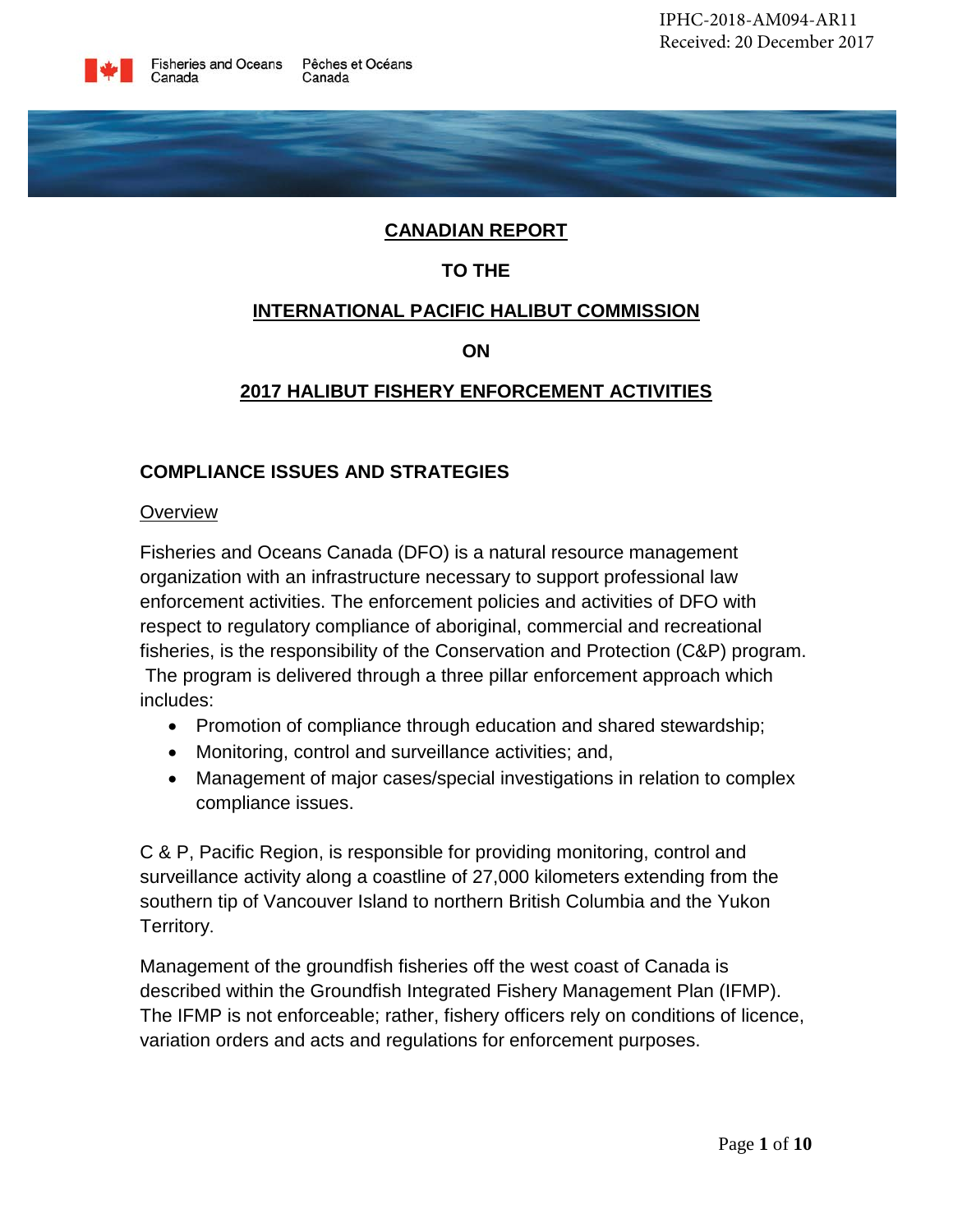

There are approximately 142 fishery officers in the Pacific Region, the majority of which are located within four distinct operational Areas and the Aquaculture Enforcement unit. These areas/units are supported by the National Fisheries Intelligence Service.

More information about DFO Compliance and Enforcement is available at the following website:<http://www.dfo-mpo.gc.ca/fm-gp/enf-loi/index-eng.htm>

### Sanctions and Deterrence

DFO's C&P program pursues violations of fisheries legislation and regulations in three ways.

- 1. For violations that are considered minor, an officer may issue warning letters or tickets that will form part of the fisher's compliance history and will be considered when investigating future occurrences.
- 2. Restorative Justice (RJ), a community based approach, may be used as an alternative measure to the court process for people faced with fisheries offences and conflict in an inclusive and meaningful way.
- 3. Finally, serious or repeat offenders are dealt with through the provincial and federal courts where sentencing may include significant fines, prohibitions, licence suspensions and jail time.

### **MONITORING, CONTROL AND SURVEILLANCE**

#### National Aerial Surveillance Program in Pacific Region

C &P operates a coastal air surveillance program utilising a specially configured aircraft with a fishery officer on board all flights. Close monitoring of the halibut fleet for compliance with hail-out, use of seabird avoidance gear, and area closures such as Rockfish Conservation Areas is an integral element of all patrols. Patrol coverage also monitors vessel activity within Canada's Exclusive Economic Zone. Air surveillance resources are utilized weekly throughout the year subject to weather conditions and conflicting requirements.

Information collected on the flights is available to fishery officers via an internetbased flight information system.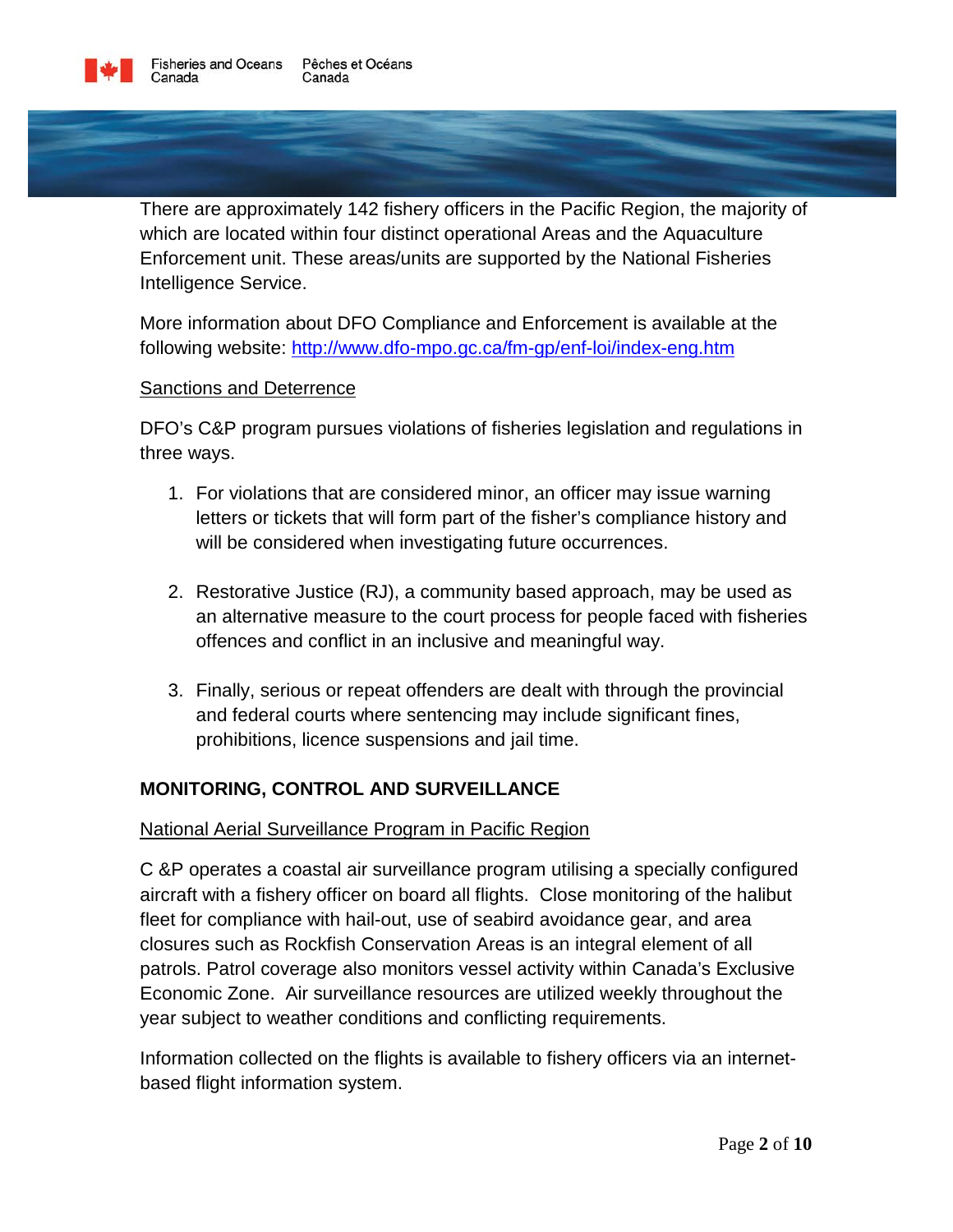

#### Fisheries Patrol Vessels

Inshore and near shore patrols are conducted by fishery officers using program vessels, which are primarily rigid hull inflatable boats, 7.33, 7.53, 8.5 and 10 metres in length.

#### Marine Patrol Program

There are two Canadian Coast Guard (CCG) mid-shore patrol vessels (MSPV) based in the southern and northern patrol areas. Each of the ships is dedicated to the C&P program and annually conduct 22 patrols each, resulting in between 286 to 309 operational days per year. There are two to three fishery officers on each patrol.

The National Aerial Surveillance Program and the Marine Patrol Program work together to ensure effective and efficient use of C&P assets.

#### Fisheries Observer Programs

Additionally, certified fisheries observers, both dockside and at-sea, are designated under Section 39. (1) of the *Fishery (General) Regulations* and perform duties related to monitoring of fishing activities, examination and measurement of fishing gear, collection of biological samples, recording of scientific data, monitoring of the landing of fish and verification of the weight and species of fish caught and retained. Fisheries observers are not armed and do not have authority to enforce the law. They perform an observe, record and report function.

In 2017, dockside monitoring program fisheries observers attended 100% of all hailed-in commercial landings in the commercial halibut fishery.

# **TRANSFORMATION OF THE CONSERVATION AND PROTECTION PROGRAM**

C&P continues to develop into a fully integrated, risk-based and intelligence-led program.

#### National Fisheries Intelligence Service (NFIS) and Major Case Management

In 2017 NFIS continued to develop its intelligence-led program. In the Pacific Region this program will improve C&P's ability to set priorities and make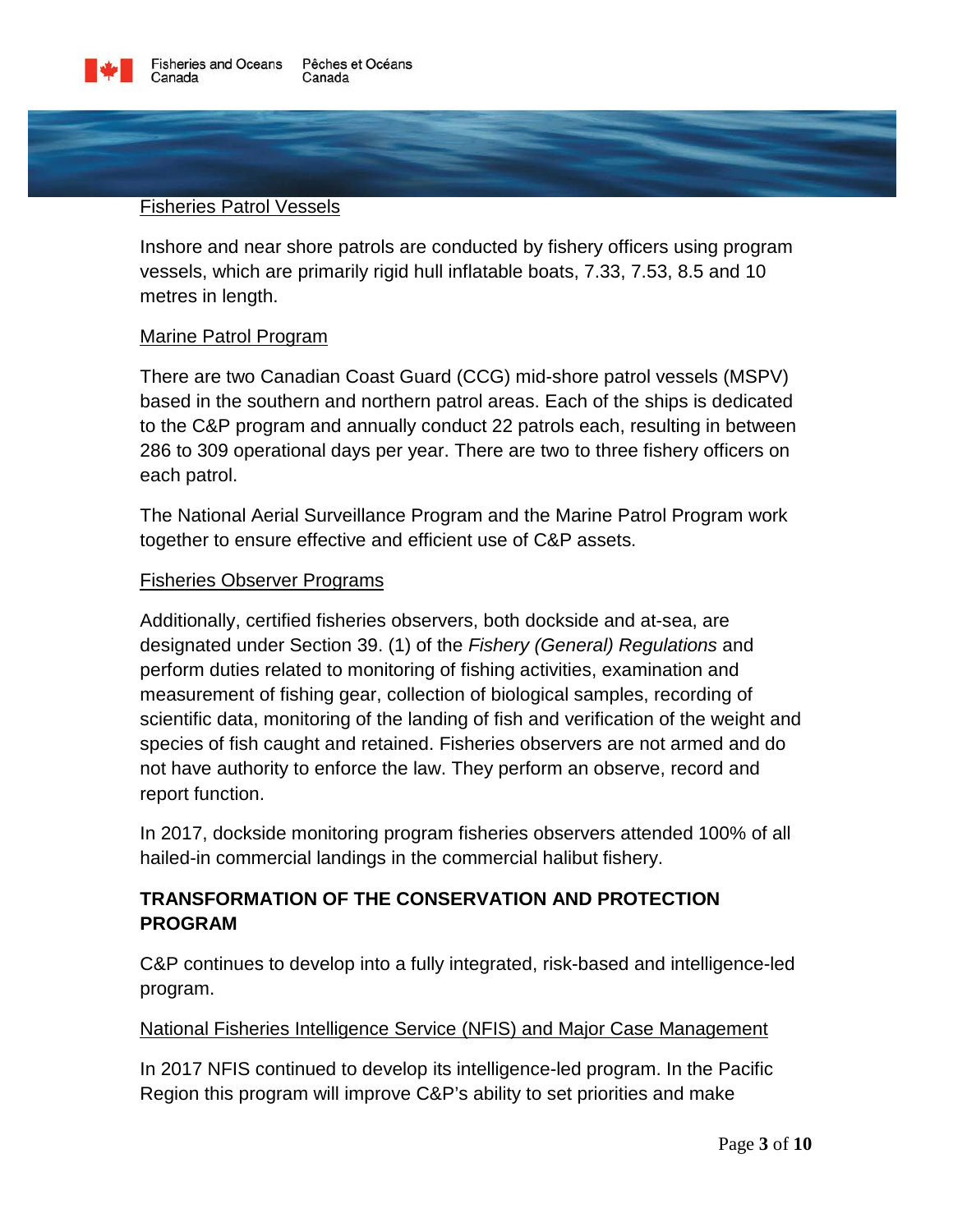

decisions which focus on activities that are most harmful to fisheries and ocean resources.

The application of Major Case Management principles and practices will enable the C&P program to focus its resources on investigations that lead to successful prosecutions and sanctions.

NFIS has developed a national verification program and several fishery officers from across Canada have been trained in the fall of 2017. In 2018 fishery officers will begin verifying that dockside and at-sea fisheries observers are carrying out their duties as required by regulation and national and regional policies and procedures.

This national initiative along with the Marine Patrol Program and Aerial Surveillance Program round out C&P's commitment to improved compliance monitoring and enforcement.

# **HALIBUT ENFORCEMENT OVERVIEW**

Fisheries observers and electronic monitoring (EM) systems perform a key role in observing and documenting fishing-related occurrences. Fishery officers have access to EM and observer data for enforcement purposes.

Fishery officers conduct inspections both dockside and at sea for compliance with licence conditions. Directed enforcement effort on the Halibut fishery is dependent on work load and the priorities identified by the respective C&P Area Chiefs.

The hook and line halibut fishery has 100% monitoring through the use of sophisticated GPS and video imaging equipment, logbooks and dockside observers. This along with significant court sanctioned penalties has resulted in a high rate of compliance.

### Licence Categories

A Commercial Halibut category 'L' or Communal Commercial Halibut category 'FL' licence is required to participate in the directed commercial Pacific Halibut fishery.

Category 'L' Halibut eligibilities are limited entry and vessel-based. Category 'FL' eligibilities are party-based; an indigenous group or organization is the licence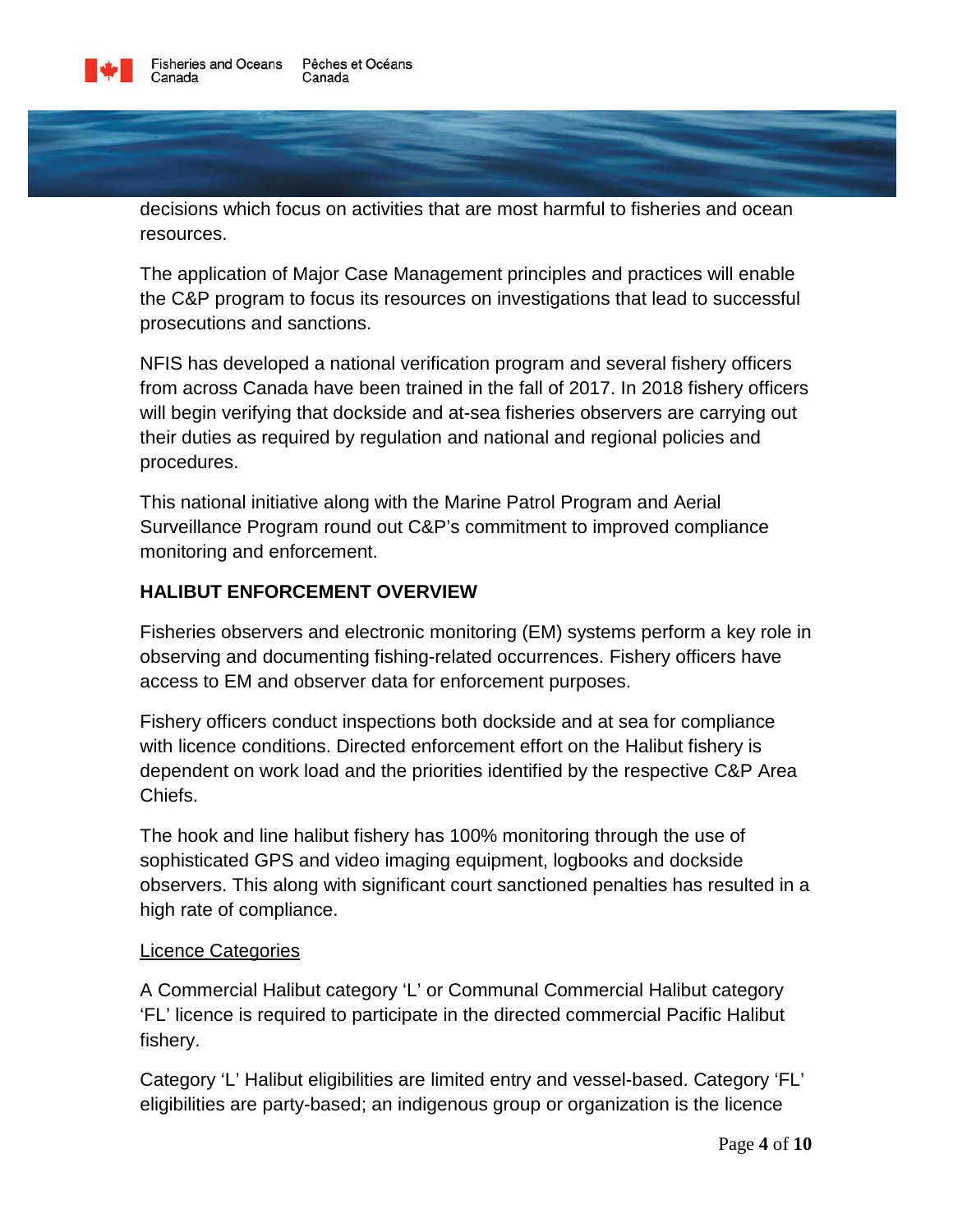

eligibility holder and the eligibility must be designated to a commercially registered fishing vessel.

Vessels are permitted to conduct combined Halibut 'L' or 'FL' and Sablefish 'K' or 'FK' trips. These vessels are required to identify their intentions at the time of hail-out.

# **HALIBUT COMPLIANCE AND ENFORCEMENT - COMMERCIAL HALIBUT SUMMARY 2017**

### 2017 Halibut Fishery

The 2017 commercial halibut fishery commenced 12:00 hours local time, March 11, 2017 and closed at 12:00 hours local time, November 7, 2017. A total of 167 vessels and 557 fishing trips were recorded during the 2017 commercial halibut fishing season.

### Compliance and Enforcement Priorities - 2017

Groundfish, including commercial halibut, enforcement priorities for 2017 were identified in the Groundfish Integrated Fisheries Management Plan and by the Groundfish Enforcement Coordinator as follows:

- Investigate occurrences of closed area fishing such as Rockfish Conservation Areas (RCAs), sponge and coral reef marine protection areas, and marine conservation areas.
- Continue to enforce compliance with hail-out, hail-in and other elements of the Dockside Monitoring Program (DMP) and At-Sea Observer Program (ASOP).
- Investigate occurrences where groundfish is caught, retained or possessed without the authority of a licence. Priority will be placed on retention of groundfish for the purpose of sale.
- Enforce compliance with conditions of licence for dual fishing, where dual fishing is defined as 'fishing for and retaining groundfish under the authority of a Commercial Groundfish Licence and a Communal Food, Social, Ceremonial (FSC) Groundfish Licence during the same fishing trip'.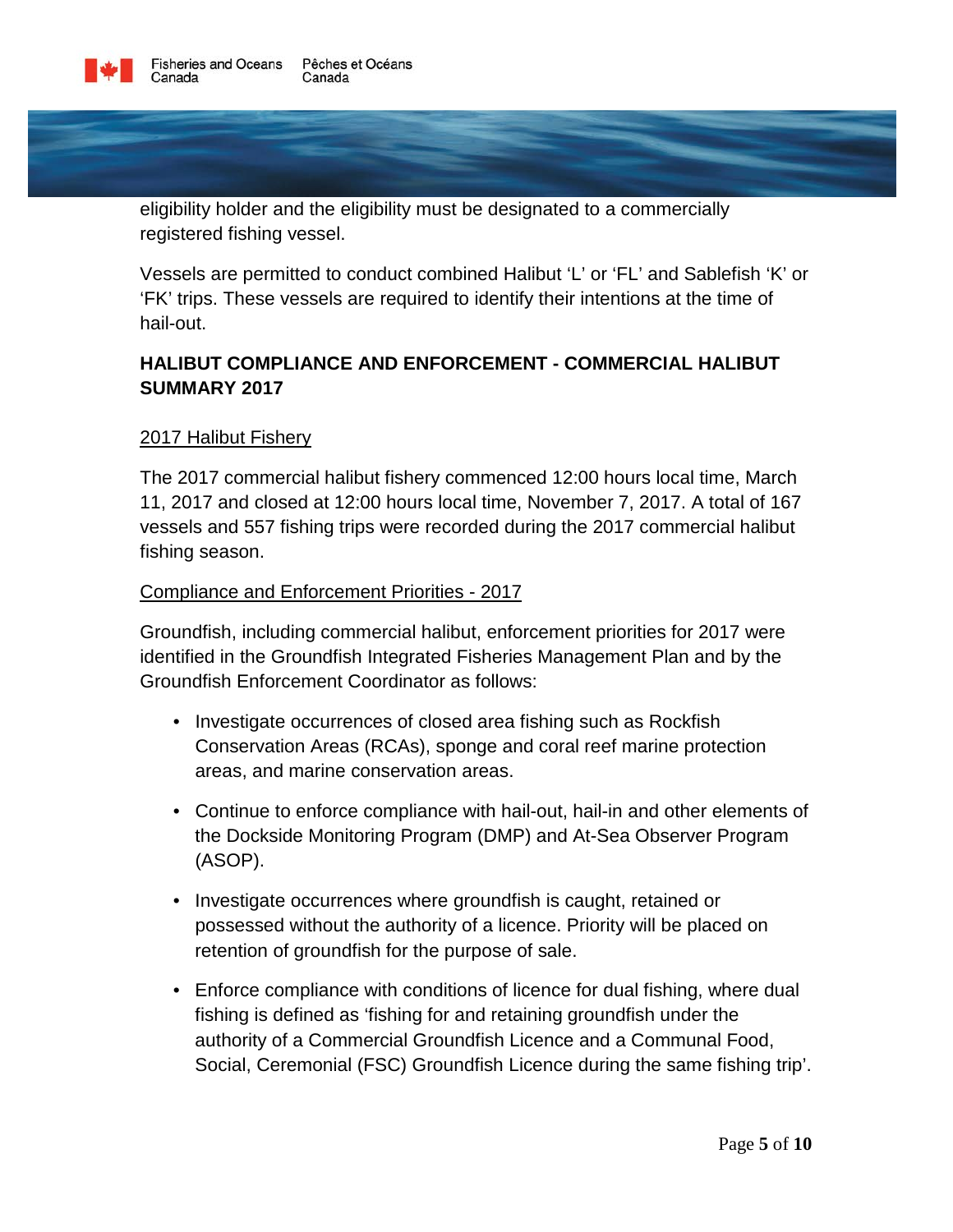

- Enforce compliance with the electronic monitoring (EM) conditions of licence, especially time gap occurrences.
- Investigate false and misleading information provided to dockside observers.
- Investigate allegations of dockside observers not carrying out their duties.

# **HALIBUT COMPLIANCE AND ENFORCEMENT - OCCURRENCE SUMMARY 2017**

#### **Occurrences**

Occurrences are reported or observed incidents which are potential violations of any Act or Regulation which falls under the mandate of a Canadian fishery officer.

| Occurrence Type (not all are<br>found to be violations) | <b>Number of Occurrences</b> |
|---------------------------------------------------------|------------------------------|
| Dual fishing                                            | 27                           |
| Area/Time (closed area)                                 | 6                            |
| Illegal Buy/Sell/Possess                                | 4                            |
| Gear Illegal/Used Illegally                             | 3                            |
| Partial Offload - Not Authorized                        | 1                            |
| Registration / Licence                                  | 9                            |
| <b>Prohibited Species</b>                               | 3                            |
| Release Rockfish                                        | 13                           |
| Reporting                                               | 1                            |
| Species/Size Limit                                      | 1                            |
| <b>Total</b>                                            | 68                           |

**Table 1**: *Commercial Halibut Fishery Occurrences - January 1, 2017 to December 15, 2017[1](#page-5-0)*

<span id="page-5-0"></span>**<sup>1</sup>** Source: DFO *Departmental Violations System (DVS) and Archipelago Marine Research Ltd. Portal for Clients*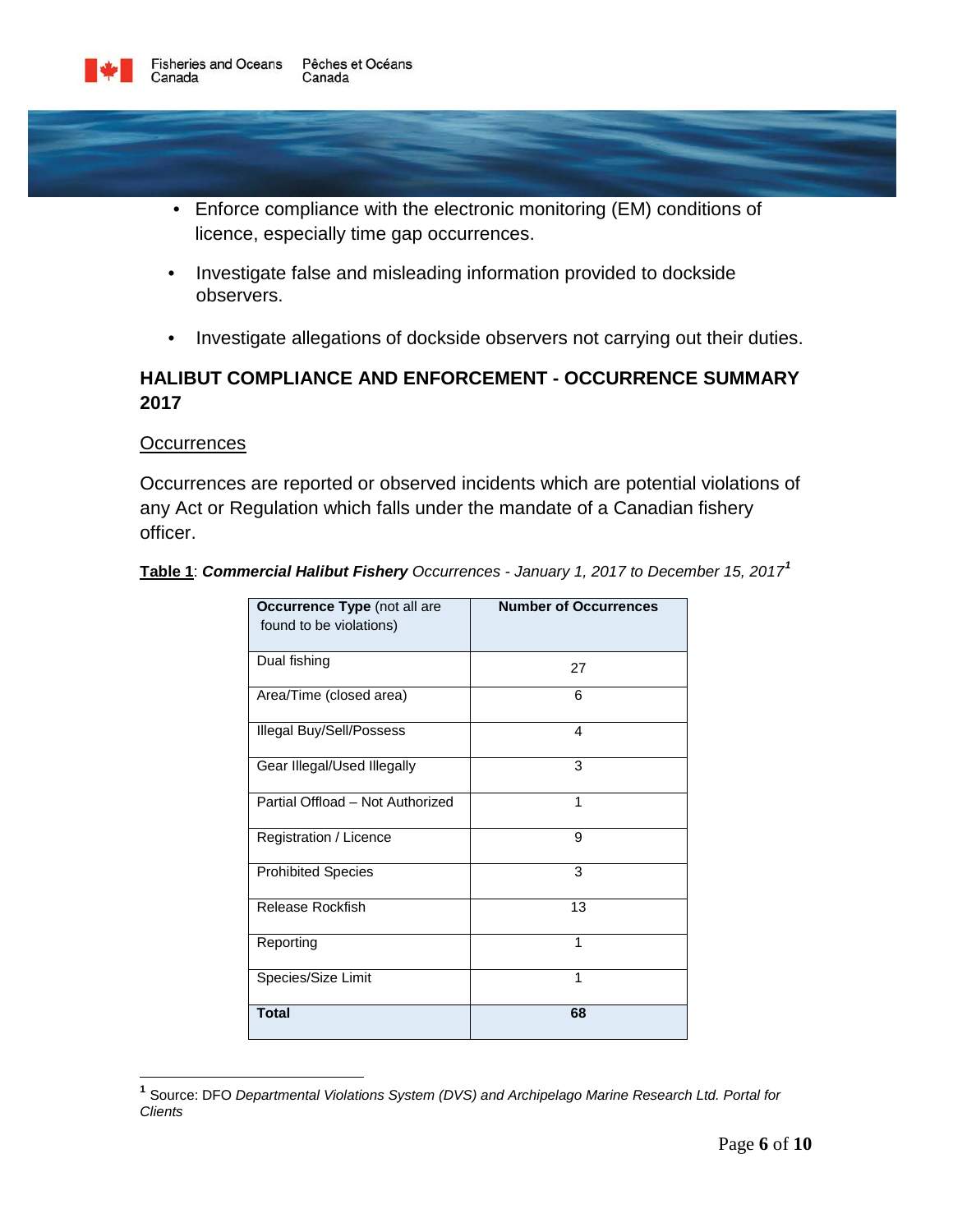



| Table 2: Recreational Halibut Fishery Occurrences - January 1, 2017 to December 15, 2017 <sup>2</sup> |  |  |  |
|-------------------------------------------------------------------------------------------------------|--|--|--|
|-------------------------------------------------------------------------------------------------------|--|--|--|

| <b>Occurrence Type</b>        | <b>Number of Occurrences</b> |
|-------------------------------|------------------------------|
| Reporting                     | 9                            |
| Quota/Bag Limits              | 12                           |
| Gear-Illegal/Used Illegally   | 1                            |
| Area/Time                     | 4                            |
| Species/Size Limit            | 5                            |
| Registration/Licence          | 4                            |
| Illegal Buy/Sell/Possess      | 9                            |
| <b>Illegal Transportation</b> | 2                            |
| <b>Total</b>                  | 46                           |

**Table 3**: *Aboriginal Halibut Fishery Occurrences - January 1, 2017 to December 15, 2017[3](#page-6-1)*

| <b>Occurrence Type</b>      | <b>Number Of Occurrences</b> |
|-----------------------------|------------------------------|
| Illegal Buy/Sell/Possession | 24                           |
| Registration/Licence        | 4                            |
| Area/Time                   | 2                            |
| Species/Size Limit          | 1                            |
| <b>Total</b>                | 31                           |

<span id="page-6-0"></span>**<sup>2</sup>** Source: DFO *Departmental Violations System (DVS*) **<sup>3</sup>** Source: DFO *Departmental Violations System (DVS*)

<span id="page-6-1"></span>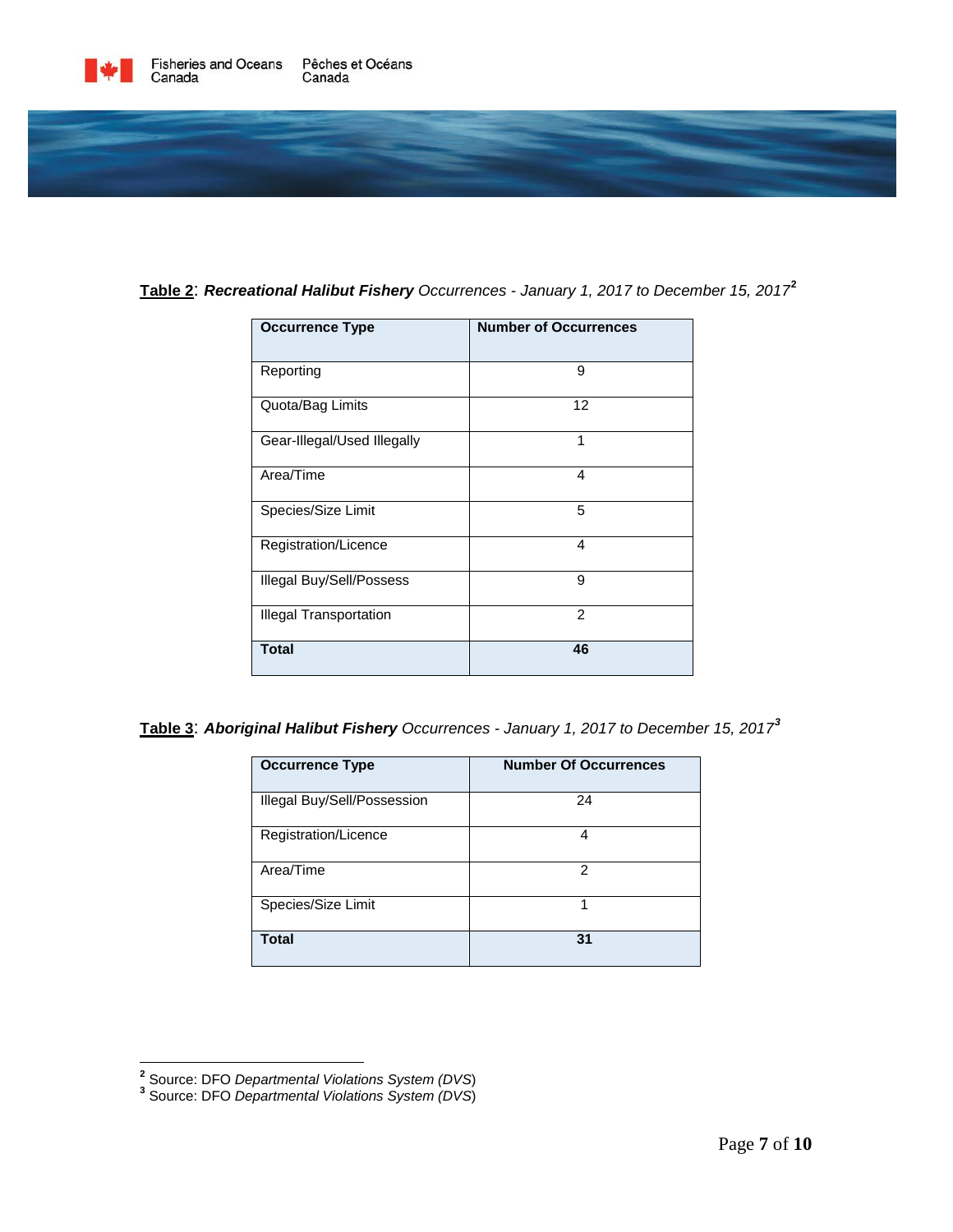

# **HALIBUT COMPLIANCE AND ENFORCEMENT - FISHERY OFFICER ENFORCEMENT EFFORT SUMMARY 2015/2016/2017**

**Table 4**: *2015, 2016, 2017, C&P Fishery Officer Groundfish enforcement hours for aboriginal, commercial, and recreational Halibut fisheries and recreational hours comparing halibut to finfish and salmon in tidal waters[4](#page-7-0)*

| ENFORCEMENT ACTIVITY – Comparison of years 2015, 2016 and 2017 (January 1, 2017 to December 15, 2017) |              |                                  |              |                                  |              |                                  |  |  |
|-------------------------------------------------------------------------------------------------------|--------------|----------------------------------|--------------|----------------------------------|--------------|----------------------------------|--|--|
| <b>HALIBUT DEDICATED HOURS and % of TOTAL ENFORCEMENT EFFORT FOR PACIFIC REGION</b>                   |              |                                  |              |                                  |              |                                  |  |  |
|                                                                                                       | 2015         | 2015                             | 2016         | 2016                             | 2017         | 2017                             |  |  |
| <b>FISHERY TYPE</b>                                                                                   | <b>HOURS</b> | % TOTAL<br>ENF.<br><b>EFFORT</b> | <b>HOURS</b> | % TOTAL<br>ENF.<br><b>EFFORT</b> | <b>HOURS</b> | % TOTAL<br>ENF.<br><b>EFFORT</b> |  |  |
| ABORIGINAL HALIBUT                                                                                    | 717.25       | 1%                               | 481.25       | 1%                               | 427.5        | 0.6%                             |  |  |
| <b>COMMERCIAL HALIBUT</b>                                                                             | 1845         | 2%                               | 1297.5       | 1%                               | 592.25       | 0.8%                             |  |  |
| RECREATIONAL HALIBUT                                                                                  | 705.5        | $1\%$                            | 445          | 0%                               | 500.5        | 0.7%                             |  |  |
| <b>TOTAL</b>                                                                                          | 3267.50      | 4%                               | 2223.75      | 2%                               | 1520.5       | 2%                               |  |  |
| RECREATIONAL HOURS and % of TOTAL ENFORCEMENT EFFORT FOR PACIFIC REGION                               |              |                                  |              |                                  |              |                                  |  |  |
| RECREATIONAL HALIBUT                                                                                  | 705.25       | $1\%$                            | 445          | $0\%$                            | 500.5        | 0.65%                            |  |  |
| <b>RECREATIONAL FINFISH -</b><br><b>TIDAL WATERS</b>                                                  | 1713.25      | 1%                               | 1082.25      | 1%                               | 1366.25      | 1.77%                            |  |  |
| <b>RECREATIONAL SALMON-</b><br><b>TIDAL WATERS</b>                                                    | 6707.50      | 3%                               | 5607.5       | 6%                               | 5025.5       | 6.5%                             |  |  |
| <b>TOTAL</b>                                                                                          | 9126.00      | 5%                               | 7134.75      | 7%                               | 6892.25      | 8.92%                            |  |  |

*NOTE*: The recreational patrols are typically conducted on a "multi species" or "multi fishery" basis with the predominant effort in recreational tidal directed toward salmon and other finfish as the primary purpose. Halibut checks are conducted on these multi-species/multi fishery trips so the effort identified as

<span id="page-7-0"></span>**<sup>4</sup>**Source: DFO *Fisheries Enforcement Activity Tracking System (FEATS)*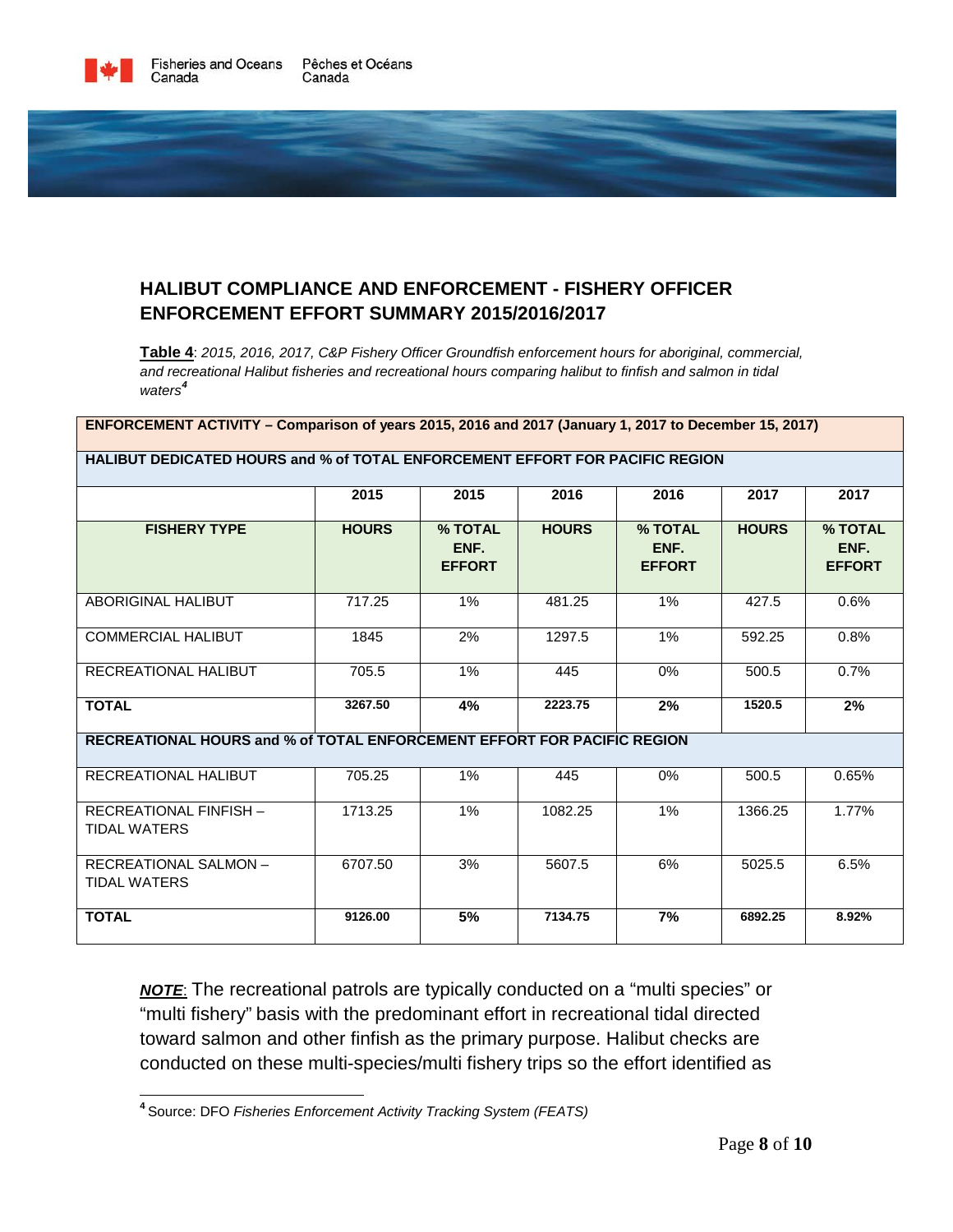

specific to "Rec. Salmon Tidal" and "Rec. Finfish Tidal" (typically Rockfish species) are included as they are relevant to understand the totality of fishery officer enforcement efforts toward recreational halibut compliance.

# **HALIBUT COMPLIANCE AND ENFORCEMENT - AERIAL SURVEILLANCE PATROL SUMMARY 2014/2015**

**Table 5**: *2017, 2016, 2015 C&P Aerial Surveillance Patrols – number of missions, total hours spent flying, and number of halibut vessels viewed during missions[5](#page-8-0)*

| AERIAL SURVEILLANCE PROGRAM (ASP) ACTIVITY |                 |              |                                                |  |  |  |
|--------------------------------------------|-----------------|--------------|------------------------------------------------|--|--|--|
| <b>Air Patrols</b>                         | <b>Missions</b> | <b>Hours</b> | <b>Total Halibut Vessels Recorded Per Year</b> |  |  |  |
| January 1, 2017 $-$<br>December 15, 2017   | 166             | 879.49       | 500 (461 L, 39 FL)                             |  |  |  |
| January 1, $2016 -$<br>December 15, 2016   | 154             | 876.04       | 388 (338 L, 50 FL).                            |  |  |  |
| January 1 - December<br>15, 2015           | 160             | 973.56       | 402 (360 L, 42 FL)                             |  |  |  |

 $L =$  commercial halibut licence  $L =$  communal commercial halibut licence

# **HALIBUT COMPLIANCE AND ENFORCEMENT – VIOLATION SUMMARY 2013/2014/2015**

**Table 6**: *2014, 2015, 2016 and 2017 Violations for Aboriginal, Commercial and Recreational Halibut – Charges Laid, Charges Pending/Under Review, and Ticket/Warning Issued[6](#page-8-1)*

#### **PACIFIC/PACIFIQUE REGION**

| <b>VIOLATIONS</b>                                | 2014 | 2015 | 2016 | 2017 | <b>GRAND</b><br><b>TOTAL</b> |
|--------------------------------------------------|------|------|------|------|------------------------------|
| <b>ABORIGINAL GROUNDFISH -</b><br><b>HALIBUT</b> | 23   | 12   | 6    | 14   | 55                           |
| <b>CHARGES LAID</b>                              |      |      |      |      |                              |
| <b>CHARGES PENDING/UNDER</b><br><b>REVIEW</b>    |      | 5    | 4    | 13   | 22                           |
| <b>TICKET ISSUED</b>                             |      |      |      |      |                              |

<span id="page-8-0"></span><sup>&</sup>lt;sup>5</sup> Source: Provincial Aerospace Limited - Surveillance Information System (SIS)

<span id="page-8-1"></span><sup>&</sup>lt;sup>6</sup> Source: DFO Departmental Violations System (DVS)